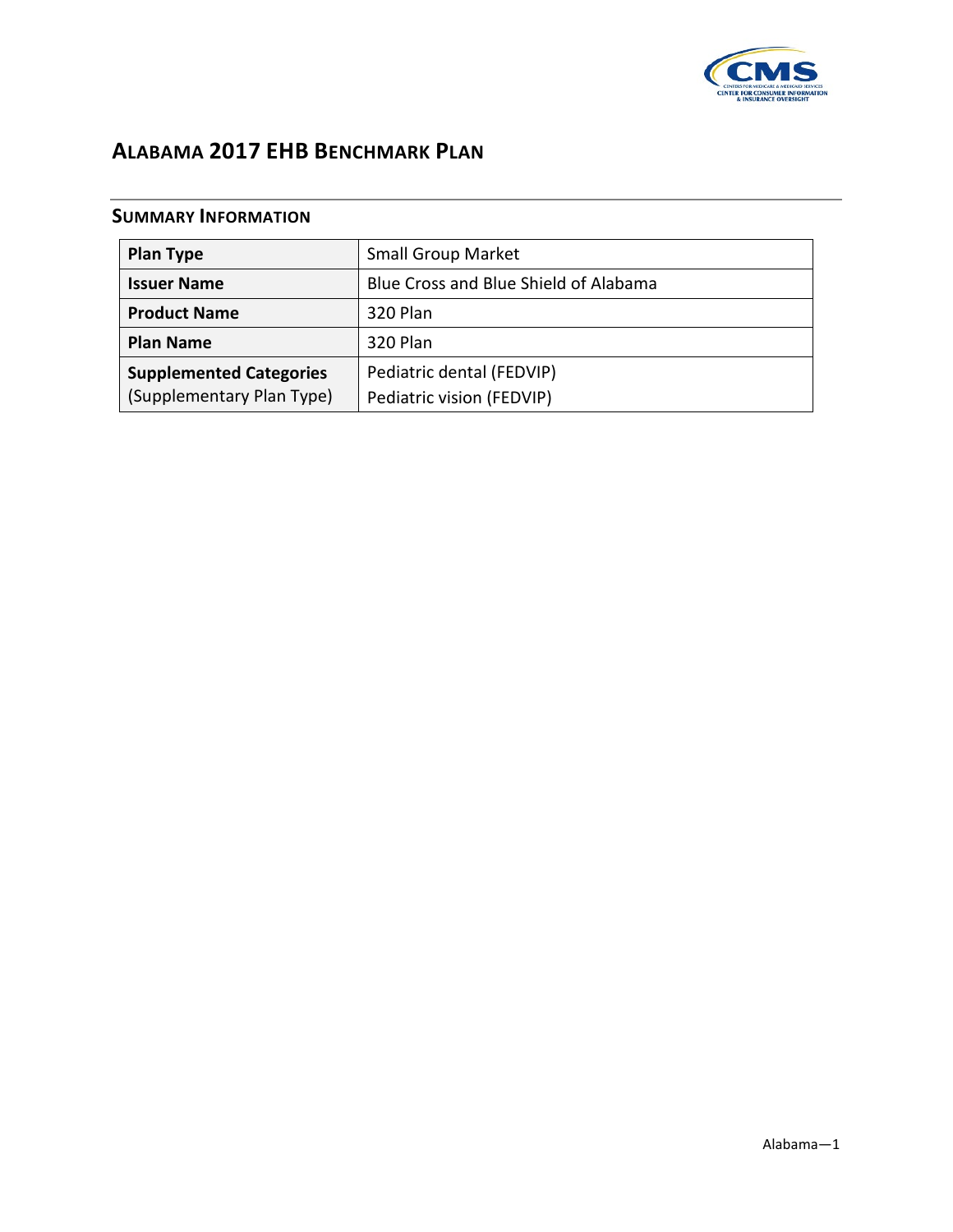

## **BENEFITS AND LIMITS**

| A                                                                   | B   | C.                            | D               | E.       | F                 | G                                                                                                                                                                                                                                                                                                                                                                                                                                                                                                                                                                                                                                                                                                                                                                                                                                                                                                                                                                                               | н                                                                                                                                                               |
|---------------------------------------------------------------------|-----|-------------------------------|-----------------|----------|-------------------|-------------------------------------------------------------------------------------------------------------------------------------------------------------------------------------------------------------------------------------------------------------------------------------------------------------------------------------------------------------------------------------------------------------------------------------------------------------------------------------------------------------------------------------------------------------------------------------------------------------------------------------------------------------------------------------------------------------------------------------------------------------------------------------------------------------------------------------------------------------------------------------------------------------------------------------------------------------------------------------------------|-----------------------------------------------------------------------------------------------------------------------------------------------------------------|
| <b>Benefit</b>                                                      | EHB | Is the Benefit   Quantitative |                 | Limit    | <b>Limit Unit</b> | <b>Exclusions</b>                                                                                                                                                                                                                                                                                                                                                                                                                                                                                                                                                                                                                                                                                                                                                                                                                                                                                                                                                                               | <b>Explanations</b>                                                                                                                                             |
|                                                                     |     | Covered?                      | <b>Limit on</b> | Quantity |                   |                                                                                                                                                                                                                                                                                                                                                                                                                                                                                                                                                                                                                                                                                                                                                                                                                                                                                                                                                                                                 |                                                                                                                                                                 |
|                                                                     |     |                               | Service?        |          |                   |                                                                                                                                                                                                                                                                                                                                                                                                                                                                                                                                                                                                                                                                                                                                                                                                                                                                                                                                                                                                 |                                                                                                                                                                 |
| Primary Care Visit to Treat an Injury or Illness                    | Yes | Covered                       | No              |          |                   |                                                                                                                                                                                                                                                                                                                                                                                                                                                                                                                                                                                                                                                                                                                                                                                                                                                                                                                                                                                                 |                                                                                                                                                                 |
| <b>Specialist Visit</b>                                             | Yes | Covered                       | No              |          |                   |                                                                                                                                                                                                                                                                                                                                                                                                                                                                                                                                                                                                                                                                                                                                                                                                                                                                                                                                                                                                 | One consult per specialist per day                                                                                                                              |
| Other Practitioner Office Visit (Nurse, Physician                   | Yes | Covered                       | No              |          |                   |                                                                                                                                                                                                                                                                                                                                                                                                                                                                                                                                                                                                                                                                                                                                                                                                                                                                                                                                                                                                 | Billed as Primary Care Physician Office Visit.                                                                                                                  |
| Assistant)                                                          |     |                               |                 |          |                   |                                                                                                                                                                                                                                                                                                                                                                                                                                                                                                                                                                                                                                                                                                                                                                                                                                                                                                                                                                                                 |                                                                                                                                                                 |
| <b>Outpatient Facility Fee (e.g., Ambulatory Surgery</b><br>Center) | Yes | Covered                       | No              |          |                   |                                                                                                                                                                                                                                                                                                                                                                                                                                                                                                                                                                                                                                                                                                                                                                                                                                                                                                                                                                                                 |                                                                                                                                                                 |
| <b>Outpatient Surgery Physician/Surgical Services</b>               | Yes | Covered                       | No              |          |                   |                                                                                                                                                                                                                                                                                                                                                                                                                                                                                                                                                                                                                                                                                                                                                                                                                                                                                                                                                                                                 |                                                                                                                                                                 |
| <b>Hospice Services</b>                                             | Yes | Covered                       | No              |          |                   |                                                                                                                                                                                                                                                                                                                                                                                                                                                                                                                                                                                                                                                                                                                                                                                                                                                                                                                                                                                                 |                                                                                                                                                                 |
| <b>Routine Dental Services (Adult)</b>                              | No  | Covered                       | No              |          |                   |                                                                                                                                                                                                                                                                                                                                                                                                                                                                                                                                                                                                                                                                                                                                                                                                                                                                                                                                                                                                 |                                                                                                                                                                 |
| <b>Infertility Treatment</b>                                        | No  | Not Covered                   | No              |          |                   |                                                                                                                                                                                                                                                                                                                                                                                                                                                                                                                                                                                                                                                                                                                                                                                                                                                                                                                                                                                                 |                                                                                                                                                                 |
| Long-Term/Custodial Nursing Home Care                               | No  | Not Covered                   | No              |          |                   |                                                                                                                                                                                                                                                                                                                                                                                                                                                                                                                                                                                                                                                                                                                                                                                                                                                                                                                                                                                                 |                                                                                                                                                                 |
| <b>Private-Duty Nursing</b>                                         | No  | Not Covered                   | No              |          |                   |                                                                                                                                                                                                                                                                                                                                                                                                                                                                                                                                                                                                                                                                                                                                                                                                                                                                                                                                                                                                 |                                                                                                                                                                 |
| Routine Eye Exam (Adult)                                            | No  | Covered                       | No              |          |                   |                                                                                                                                                                                                                                                                                                                                                                                                                                                                                                                                                                                                                                                                                                                                                                                                                                                                                                                                                                                                 |                                                                                                                                                                 |
| <b>Urgent Care Centers or Facilities</b>                            | Yes | Covered                       | <b>No</b>       |          |                   |                                                                                                                                                                                                                                                                                                                                                                                                                                                                                                                                                                                                                                                                                                                                                                                                                                                                                                                                                                                                 |                                                                                                                                                                 |
| <b>Home Health Care Services</b>                                    | Yes | Covered                       | No              |          |                   |                                                                                                                                                                                                                                                                                                                                                                                                                                                                                                                                                                                                                                                                                                                                                                                                                                                                                                                                                                                                 |                                                                                                                                                                 |
| <b>Emergency Room Services</b>                                      | Yes | Covered                       | No              |          |                   |                                                                                                                                                                                                                                                                                                                                                                                                                                                                                                                                                                                                                                                                                                                                                                                                                                                                                                                                                                                                 |                                                                                                                                                                 |
| <b>Emergency Transportation/Ambulance</b>                           | Yes | Covered                       | No              |          |                   |                                                                                                                                                                                                                                                                                                                                                                                                                                                                                                                                                                                                                                                                                                                                                                                                                                                                                                                                                                                                 |                                                                                                                                                                 |
| Inpatient Hospital Services (e.g., Hospital Stay)                   | Yes | Covered                       | No              |          |                   |                                                                                                                                                                                                                                                                                                                                                                                                                                                                                                                                                                                                                                                                                                                                                                                                                                                                                                                                                                                                 |                                                                                                                                                                 |
| <b>Inpatient Physician and Surgical Services</b>                    | Yes | Covered                       | No              |          |                   |                                                                                                                                                                                                                                                                                                                                                                                                                                                                                                                                                                                                                                                                                                                                                                                                                                                                                                                                                                                                 |                                                                                                                                                                 |
| <b>Bariatric Surgery</b>                                            | No  | Not Covered                   | No              |          |                   |                                                                                                                                                                                                                                                                                                                                                                                                                                                                                                                                                                                                                                                                                                                                                                                                                                                                                                                                                                                                 |                                                                                                                                                                 |
| <b>Cosmetic Surgery</b>                                             | No  | Not Covered                   | No              |          |                   |                                                                                                                                                                                                                                                                                                                                                                                                                                                                                                                                                                                                                                                                                                                                                                                                                                                                                                                                                                                                 |                                                                                                                                                                 |
| <b>Skilled Nursing Facility</b>                                     | Yes | Covered                       | No              |          |                   |                                                                                                                                                                                                                                                                                                                                                                                                                                                                                                                                                                                                                                                                                                                                                                                                                                                                                                                                                                                                 |                                                                                                                                                                 |
| <b>Prenatal and Postnatal Care</b>                                  | Yes | Covered                       | No              |          |                   |                                                                                                                                                                                                                                                                                                                                                                                                                                                                                                                                                                                                                                                                                                                                                                                                                                                                                                                                                                                                 |                                                                                                                                                                 |
| Delivery and All Inpatient Services for Maternity                   | Yes | Covered                       | No              |          |                   |                                                                                                                                                                                                                                                                                                                                                                                                                                                                                                                                                                                                                                                                                                                                                                                                                                                                                                                                                                                                 |                                                                                                                                                                 |
| Care                                                                |     |                               |                 |          |                   |                                                                                                                                                                                                                                                                                                                                                                                                                                                                                                                                                                                                                                                                                                                                                                                                                                                                                                                                                                                                 |                                                                                                                                                                 |
| <b>Mental/Behavioral Health Outpatient Services</b>                 | Yes | Covered                       | Yes             | 20       | Day(s) per Year   | For Members Whose Care is not Coordinated by an EPS If mental Health services provided through Expanded<br>Rehabilitation of a temporary or permanent disability<br>or for hearing or vision impairment; Treatment for<br>chronic pain or solely for obesity; Services or supplies<br>furnished by a substance abuse facility (including a<br>substance abuse residential facility); Services provided<br>by psychiatric specialty hospitals that do not participate<br>with nor are considered members of any Blue Cross<br>and/or Blue Shield plan.<br>For Members Whose Care is Coordinated by an EPS<br>Provider: Speech therapy; Diagnosis or treatment of<br>mental retardation; Rehabilitation of a temporary or<br>permanent disability or for hearing or vision<br>impairment; Treatment for chronic pain or solely for<br>obesity; Services related to narcotic maintenance<br>therapy such as methadone maintenance therapy;<br>Services related to nicotine addiction; Prescription | Provider: Diagnosis or treatment of mental retardation;  Psychiatric Service (EPS) provider, 30 days of outpatient<br>care covered, if not through EPS 20 days. |
| <b>Mental/Behavioral Health Inpatient Services</b>                  | Yes | Covered                       | Yes             | 30       | Day(s) per Year   | drugs; and, Residential psychiatric facilities.                                                                                                                                                                                                                                                                                                                                                                                                                                                                                                                                                                                                                                                                                                                                                                                                                                                                                                                                                 | 30 day limit when not coordinated by EPS provider.                                                                                                              |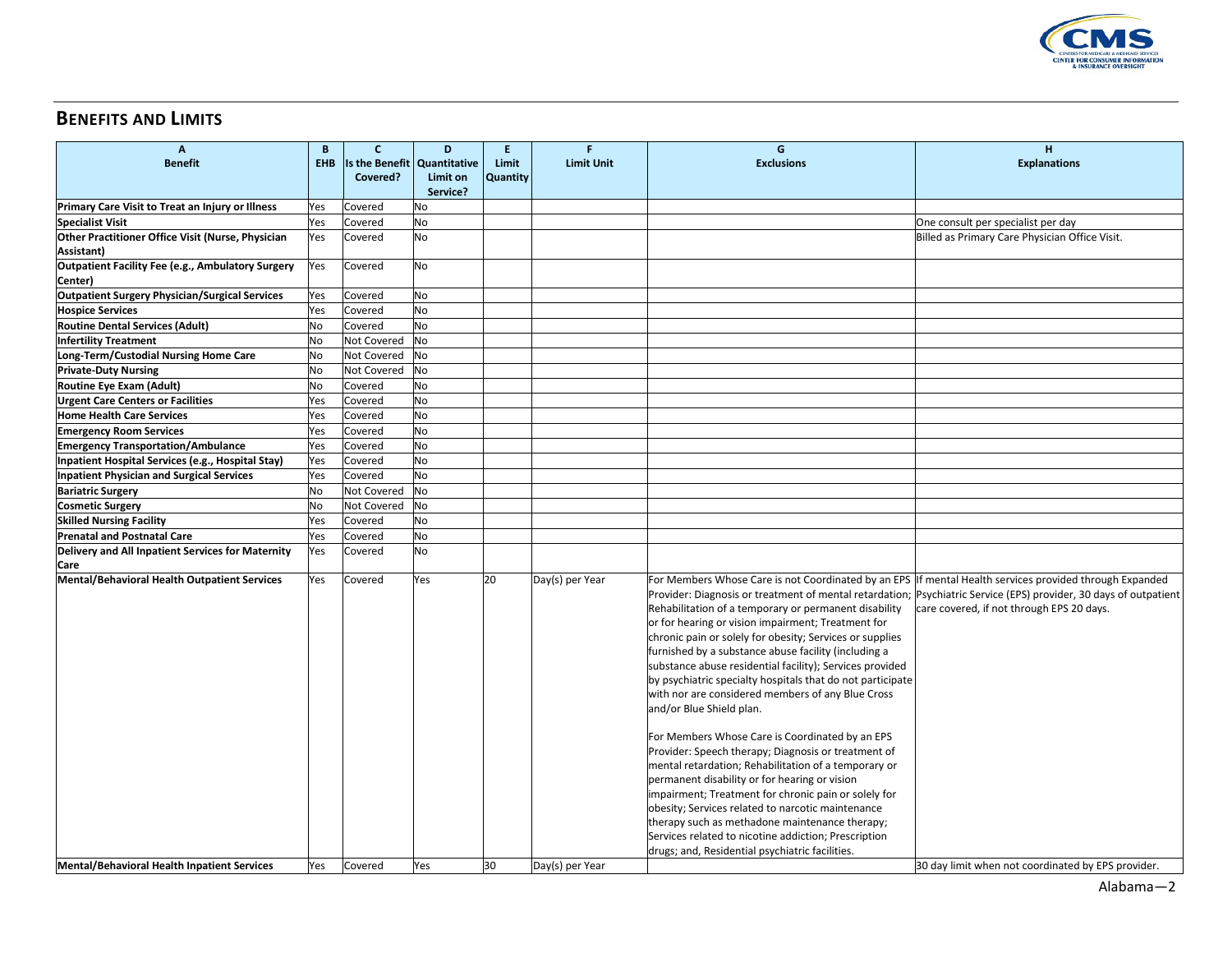

| $\mathbf{A}$                                                              | B          | $\mathbf{C}$               | D                                           | E.                | F                    | G                 | H                                                                                                                                                                                                                                                                         |
|---------------------------------------------------------------------------|------------|----------------------------|---------------------------------------------|-------------------|----------------------|-------------------|---------------------------------------------------------------------------------------------------------------------------------------------------------------------------------------------------------------------------------------------------------------------------|
| <b>Benefit</b>                                                            | <b>EHB</b> | Is the Benefit<br>Covered? | Quantitative<br><b>Limit on</b><br>Service? | Limit<br>Quantity | <b>Limit Unit</b>    | <b>Exclusions</b> | <b>Explanations</b>                                                                                                                                                                                                                                                       |
| <b>Substance Abuse Disorder Outpatient Services</b>                       | Yes        | Covered                    | Yes                                         | 20                | Day(s) per Year      |                   | If mental Health services provided through Expanded<br>Psychiatric Service (EPS) provider, 30 days of outpatient<br>care covered, if not through EPS 20 days.                                                                                                             |
| <b>Substance Abuse Disorder Inpatient Services</b>                        | Yes        | Covered                    | Yes                                         | 30                | Day(s) per Year      |                   |                                                                                                                                                                                                                                                                           |
| <b>Generic Drugs</b>                                                      | Yes        | Covered                    | No                                          |                   |                      |                   |                                                                                                                                                                                                                                                                           |
| <b>Preferred Brand Drugs</b>                                              | Yes        | Covered                    | <b>No</b>                                   |                   |                      |                   |                                                                                                                                                                                                                                                                           |
| <b>Non-Preferred Brand Drugs</b>                                          | Yes        | Covered                    | No                                          |                   |                      |                   |                                                                                                                                                                                                                                                                           |
| <b>Specialty Drugs</b>                                                    | Yes        | Covered                    | No                                          |                   |                      |                   | A drug included in the Specialty Drug List may also be                                                                                                                                                                                                                    |
|                                                                           |            |                            |                                             |                   |                      |                   | considered a generic, preferred brand name, or other<br>brand name drug. If a drug falls into multiple<br>categories, the drug will be considered a specialty drug,<br>and not a generic drug or other type of drug, as long as<br>it remains on the Specialty Drug List. |
| <b>Outpatient Rehabilitation Services</b>                                 | Yes        | Covered                    | No                                          |                   |                      |                   | While outpatient rehab is not mentioned, occupational,<br>physical and speech therapy with combined limit (30<br>visits per year).                                                                                                                                        |
| <b>Habilitation Services</b>                                              | Yes        | Covered                    | No                                          |                   |                      |                   | While habilitation services is not mentioned, for<br>children aged 0-9 with autism only: 35 visits for speech<br>therapy and 35 visits for occupational therapy per child<br>each calendar year.                                                                          |
| <b>Chiropractic Care</b>                                                  | Yes        | Covered                    | Yes                                         | 600               | Dollar(s) per Year   |                   |                                                                                                                                                                                                                                                                           |
| <b>Durable Medical Equipment</b>                                          | Yes        | Covered                    | No                                          |                   |                      |                   | (1) artificial arms and other prosthetics, leg braces, and<br>other orthopedic devices; (2) medical supplies such as<br>oxygen, crutches, casts, catheters, colostomy bags and<br>supplies, and splints.                                                                  |
| <b>Hearing Aids</b>                                                       | No         | Not Covered                | No                                          |                   |                      |                   |                                                                                                                                                                                                                                                                           |
| Imaging (CT/PET Scans, MRIs)                                              | Yes        | Covered                    | No                                          |                   |                      |                   |                                                                                                                                                                                                                                                                           |
| Preventive Care/Screening/Immunization                                    | Yes        | Covered                    | No                                          |                   |                      |                   |                                                                                                                                                                                                                                                                           |
| <b>Routine Foot Care</b>                                                  | No         | Not Covered                | No                                          |                   |                      |                   |                                                                                                                                                                                                                                                                           |
| Acupuncture                                                               | No         | Not Covered                | No                                          |                   |                      |                   |                                                                                                                                                                                                                                                                           |
| <b>Weight Loss Programs</b>                                               | No         | Not Covered                | No                                          |                   |                      |                   |                                                                                                                                                                                                                                                                           |
| Routine Eye Exam for Children                                             | Yes        | Covered                    | No                                          |                   |                      |                   |                                                                                                                                                                                                                                                                           |
| <b>Eye Glasses for Children</b>                                           | Yes        | Covered                    | No                                          |                   |                      |                   |                                                                                                                                                                                                                                                                           |
| Dental Check-Up for Children                                              | Yes        | Covered                    | No                                          |                   |                      |                   |                                                                                                                                                                                                                                                                           |
| <b>Rehabilitative Speech Therapy</b>                                      | Yes        | Covered                    | Yes                                         | 30                | Visit(s) per Year    |                   |                                                                                                                                                                                                                                                                           |
| Rehabilitative Occupational and Rehabilitative<br><b>Physical Therapy</b> | Yes        | Covered                    | Yes                                         | 30                | Visit(s) per Year    |                   |                                                                                                                                                                                                                                                                           |
| <b>Well Baby Visits and Care</b>                                          | Yes        | Covered                    | Yes                                         | l9                | Visit(s) per 2 Years |                   | Well baby visits are covered for the child's first two<br>years.                                                                                                                                                                                                          |
| <b>Laboratory Outpatient and Professional Services</b>                    | Yes        | Covered                    | No                                          |                   |                      |                   |                                                                                                                                                                                                                                                                           |
| X-rays and Diagnostic Imaging                                             | Yes        | Covered                    | No                                          |                   |                      |                   |                                                                                                                                                                                                                                                                           |
| <b>Basic Dental Care - Child</b>                                          | Yes        | Covered                    | No                                          |                   |                      |                   |                                                                                                                                                                                                                                                                           |
| Orthodontia - Child                                                       | Yes        | Covered                    | No                                          |                   |                      |                   |                                                                                                                                                                                                                                                                           |
| Major Dental Care - Child                                                 | Yes        | Covered                    | <b>No</b>                                   |                   |                      |                   |                                                                                                                                                                                                                                                                           |
| <b>Basic Dental Care - Adult</b>                                          | No         | Covered                    | No                                          |                   |                      |                   |                                                                                                                                                                                                                                                                           |
| <b>Orthodontia - Adult</b>                                                | No         | Not Covered                | No                                          |                   |                      |                   |                                                                                                                                                                                                                                                                           |
| Major Dental Care - Adult                                                 | No         | Covered                    | No                                          |                   |                      |                   |                                                                                                                                                                                                                                                                           |
| Abortion for Which Public Funding is Prohibited                           | No         | Not Covered                | No                                          |                   |                      |                   |                                                                                                                                                                                                                                                                           |
| Transplant                                                                | Yes        | Covered                    | No                                          |                   |                      |                   |                                                                                                                                                                                                                                                                           |
| <b>Accidental Dental</b>                                                  | No         | Covered                    | No                                          |                   |                      |                   |                                                                                                                                                                                                                                                                           |
|                                                                           |            |                            |                                             |                   |                      |                   |                                                                                                                                                                                                                                                                           |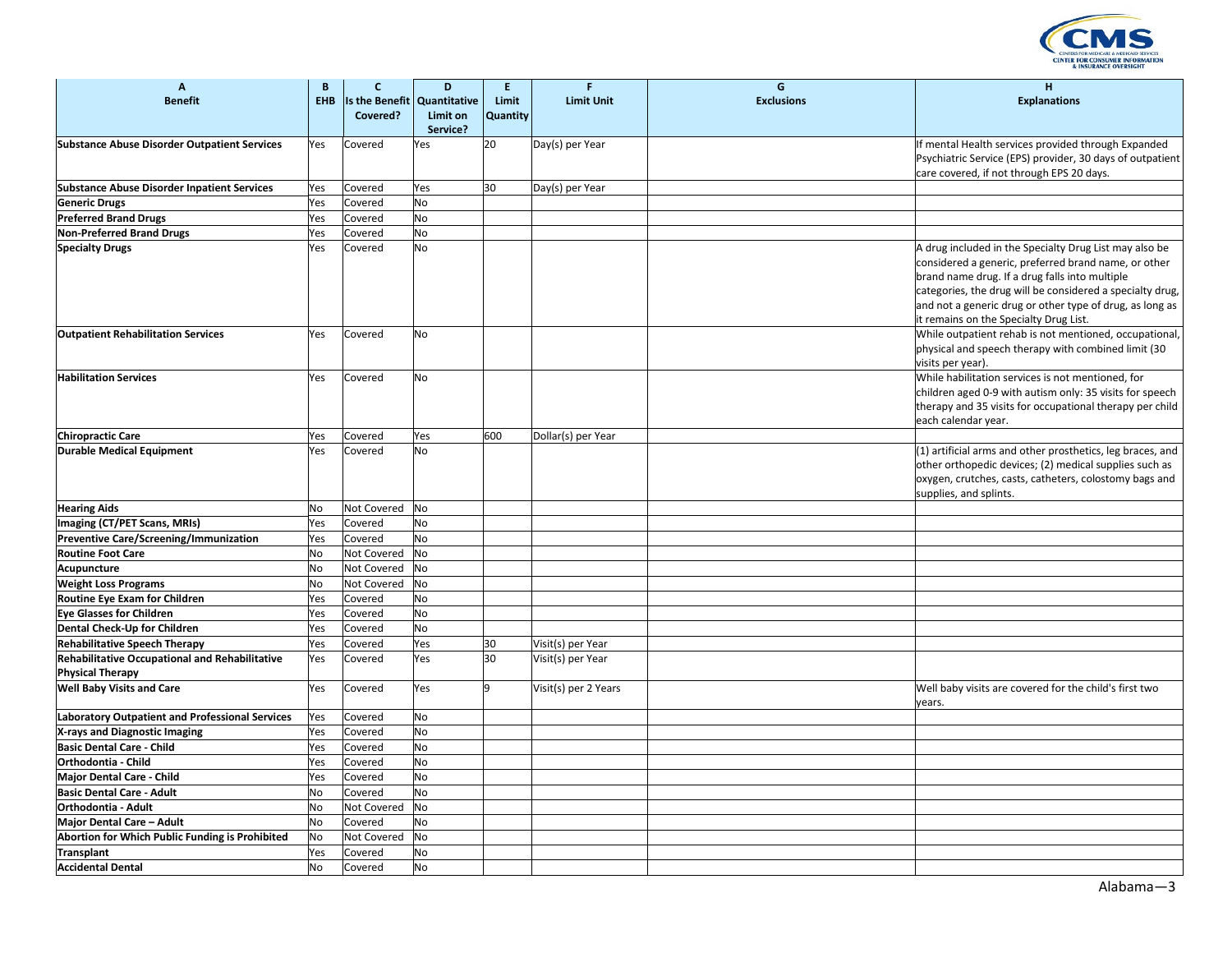

| А                                                  | B          | c              | D                           | E.              |                    | G                 | н                                                      |
|----------------------------------------------------|------------|----------------|-----------------------------|-----------------|--------------------|-------------------|--------------------------------------------------------|
| <b>Benefit</b>                                     | <b>EHB</b> |                | Is the Benefit Quantitative | Limit           | <b>Limit Unit</b>  | <b>Exclusions</b> | <b>Explanations</b>                                    |
|                                                    |            | Covered?       | Limit on                    | <b>Quantity</b> |                    |                   |                                                        |
|                                                    |            |                | Service?                    |                 |                    |                   |                                                        |
| <b>Dialysis</b>                                    | Yes        | Covered        | No                          |                 |                    |                   |                                                        |
| <b>Allergy Testing</b>                             | Yes        | Covered        | Yes                         | 200             | Dollar(s) per Year |                   |                                                        |
| Chemotherapy                                       | Yes        | Covered        | <b>No</b>                   |                 |                    |                   | Covered under, Inpatient, Outpatient, and Physician    |
|                                                    |            |                |                             |                 |                    |                   | Services.                                              |
| Radiation                                          | Yes        | Covered        | <b>No</b>                   |                 |                    |                   | Covered under, Inpatient, Outpatient, and Physician    |
|                                                    |            |                |                             |                 |                    |                   | Services.                                              |
| <b>Diabetes Education</b>                          | Yes        | Covered        | <b>No</b>                   |                 |                    |                   | Covered under disease management, which includes       |
|                                                    |            |                |                             |                 |                    |                   | education.                                             |
| <b>Prosthetic Devices</b>                          | Yes        | Covered        | <b>No</b>                   |                 |                    |                   | Artificial arms and other prosthetics, leg braces, and |
|                                                    |            |                |                             |                 |                    |                   | other orthopedic devices.                              |
| <b>Infusion Therapy</b>                            | Yes        | Covered        | <b>No</b>                   |                 |                    |                   | Covered under the Home Health benefit.                 |
| Treatment for Temporomandibular Joint Disorders No |            | Not Covered No |                             |                 |                    |                   |                                                        |
| <b>Nutritional Counseling</b>                      | No         | Not Covered No |                             |                 |                    |                   |                                                        |
| <b>Reconstructive Surgery</b>                      | Yes        | Covered        | <b>No</b>                   |                 |                    |                   | Requires member and doctor to prove surgery is         |
|                                                    |            |                |                             |                 |                    |                   | reconstructive, not cosmetic by providing medical and  |
|                                                    |            |                |                             |                 |                    |                   | photographic evidence prior to and after surgery.      |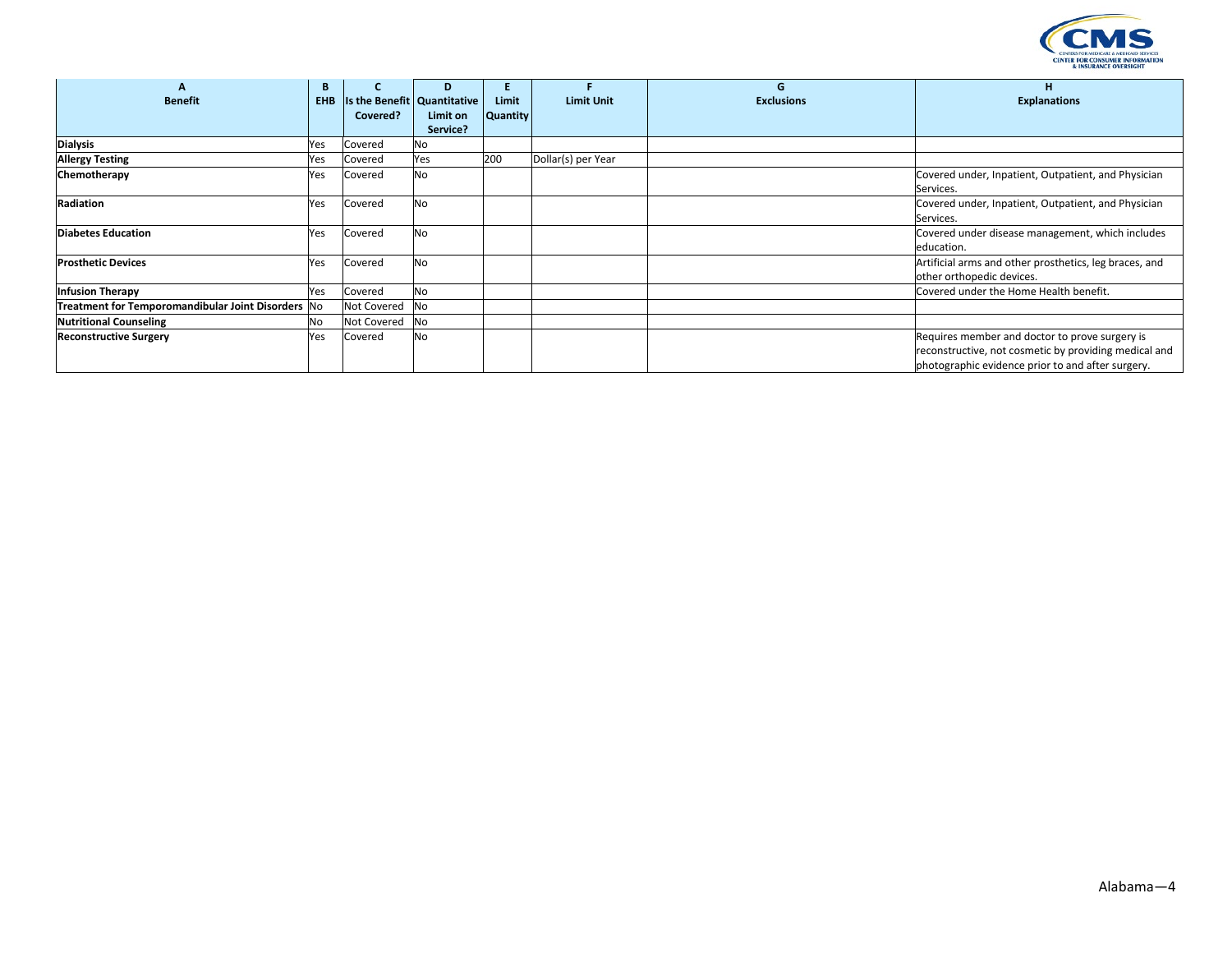

## **PRESCRIPTION DRUG EHB-BENCHMARK PLAN BENEFITS BY CATEGORY AND CLASS**

| <b>CATEGORY</b>                                  | <b>CLASS</b>                                                                                               | <b>SUBMISSION COUNT</b> |
|--------------------------------------------------|------------------------------------------------------------------------------------------------------------|-------------------------|
| Analgesics                                       | Nonsteroidal Anti-inflammatory Drugs                                                                       | 25                      |
| Analgesics                                       | Opioid Analgesics, Long-acting                                                                             | 10                      |
| Analgesics                                       | <b>Opioid Analgesics, Short-acting</b>                                                                     | 24                      |
| Anesthetics                                      | <b>Local Anesthetics</b>                                                                                   | $\overline{3}$          |
| Anti-Addiction/ Substance Abuse Treatment Agents | Alcohol Deterrents/Anti-craving                                                                            | $\overline{3}$          |
| Anti-Addiction/ Substance Abuse Treatment Agents | Opioid Dependence                                                                                          | $\overline{4}$          |
| Anti-Addiction/ Substance Abuse Treatment Agents | <b>Opioid Reversal Agents</b>                                                                              | $\mathbf 0$             |
| Anti-Addiction/ Substance Abuse Treatment Agents | <b>Smoking Cessation Agents</b>                                                                            | $\overline{3}$          |
| Antibacterials                                   | Aminoglycosides                                                                                            | $\overline{2}$          |
| Antibacterials                                   | Antibacterials, Other                                                                                      | 12                      |
| Antibacterials                                   | Beta-lactam, Cephalosporins                                                                                | 8                       |
| Antibacterials                                   | Beta-lactam, Penicillins                                                                                   | 5                       |
| Antibacterials                                   | Carbapenems                                                                                                | $\mathsf 0$             |
| Antibacterials                                   | Macrolides                                                                                                 | $\overline{4}$          |
| Antibacterials                                   | Quinolones                                                                                                 | 5                       |
| Antibacterials                                   | Sulfonamides                                                                                               | $\overline{2}$          |
| Antibacterials                                   | Tetracyclines                                                                                              | $\overline{4}$          |
| Anticonvulsants                                  | Anticonvulsants, Other                                                                                     | $\overline{7}$          |
| Anticonvulsants                                  | Calcium Channel Modifying Agents                                                                           | $\overline{3}$          |
| Anticonvulsants                                  | Gamma-aminobutyric Acid (GABA) Augmenting Agents                                                           | 9                       |
| Anticonvulsants                                  | Sodium Channel Agents                                                                                      | 8                       |
| Antidementia Agents                              | Antidementia Agents, Other                                                                                 | $\mathbf{1}$            |
| Antidementia Agents                              | Cholinesterase Inhibitors                                                                                  | $\overline{3}$          |
| Antidementia Agents                              | N-methyl-D-aspartate (NMDA) Receptor Antagonist                                                            | $\mathbf{1}$            |
| Antidepressants                                  | Antidepressants, Other                                                                                     | 8                       |
| Antidepressants                                  | Monoamine Oxidase Inhibitors                                                                               | $\overline{3}$          |
| Antidepressants                                  | SSRIs/SNRIs (Selective Serotonin Reuptake Inhibitors/ Serotonin and<br>Norepinephrine Reuptake Inhibitors) | 14                      |
| Antidepressants                                  | Tricyclics                                                                                                 | 11                      |
| Antiemetics                                      | Antiemetics, Other                                                                                         | 9                       |
| Antiemetics                                      | <b>Emetogenic Therapy Adjuncts</b>                                                                         | 5                       |
| Antifungals                                      | No USP Class                                                                                               | 12                      |
| <b>Antigout Agents</b>                           | No USP Class                                                                                               | 6                       |
| Antimigraine Agents                              | <b>Ergot Alkaloids</b>                                                                                     | $\overline{2}$          |
| Antimigraine Agents                              | Prophylactic                                                                                               | $\overline{4}$          |
| Antimigraine Agents                              | Serotonin (5-HT) Receptor Agonist                                                                          | 8                       |
| Antimyasthenic Agents                            | Parasympathomimetics                                                                                       | $\overline{2}$          |
| Antimycobacterials                               | Antimycobacterials, Other                                                                                  | $\overline{2}$          |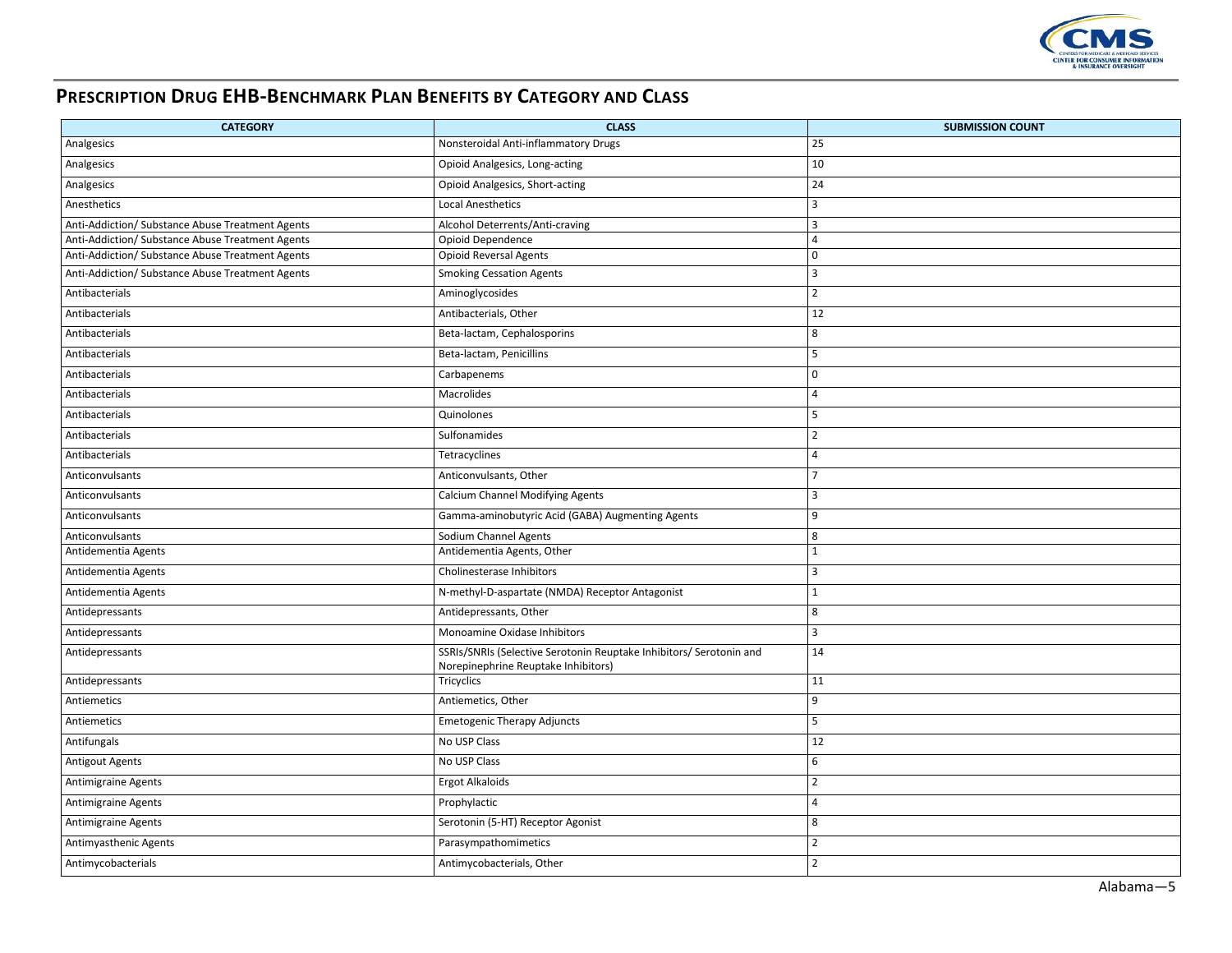

| <b>CATEGORY</b>              | <b>CLASS</b>                                                                                               | <b>SUBMISSION COUNT</b> |
|------------------------------|------------------------------------------------------------------------------------------------------------|-------------------------|
| Antimycobacterials           | Antituberculars                                                                                            | 8                       |
| Antineoplastics              | <b>Alkylating Agents</b>                                                                                   | $\overline{4}$          |
| Antineoplastics              | Antiandrogens                                                                                              | $\overline{4}$          |
| Antineoplastics              | Antiangiogenic Agents                                                                                      | $\overline{3}$          |
| Antineoplastics              | Antiestrogens/Modifiers                                                                                    | $\overline{4}$          |
| Antineoplastics              | Antimetabolites                                                                                            | $\overline{4}$          |
| Antineoplastics              | Antineoplastics, Other                                                                                     | 6                       |
| Antineoplastics              | Aromatase Inhibitors, 3rd Generation                                                                       | $\overline{3}$          |
| Antineoplastics              | Enzyme Inhibitors                                                                                          | $\overline{2}$          |
| Antineoplastics              | Molecular Target Inhibitors                                                                                | 22                      |
| Antineoplastics              | Monoclonal Antibody/Antibody-Drug Conjugate                                                                | $\mathbf 0$             |
| Antineoplastics              | Retinoids                                                                                                  | $\overline{2}$          |
| Antineoplastics              | <b>Treatment Adjuncts</b>                                                                                  | $\overline{9}$          |
| Antiparasitics               | Anthelmintics                                                                                              | $\overline{3}$          |
| Antiparasitics               | Antiprotozoals                                                                                             | 12                      |
| Antiparkinson Agents         | Anticholinergics                                                                                           | $\overline{2}$          |
| Antiparkinson Agents         | Antiparkinson Agents, Other                                                                                | $\overline{4}$          |
| Antiparkinson Agents         | Dopamine Agonists                                                                                          | 5                       |
| Antiparkinson Agents         | Dopamine Precursors and/or L-Amino Acid Decarboxylase Inhibitors                                           | $\overline{3}$          |
| Antiparkinson Agents         | Monoamine Oxidase B (MAO-B) Inhibitors                                                                     | $\overline{2}$          |
| Antipsychotics               | 1st Generation/Typical                                                                                     | 11                      |
| Antipsychotics               | 2nd Generation/Atypical                                                                                    | 9                       |
| Antipsychotics               | Treatment-Resistant                                                                                        | $\overline{1}$          |
| <b>Antispasticity Agents</b> | No USP Class                                                                                               | $\overline{\mathbf{3}}$ |
| Antivirals                   | Anti-cytomegalovirus (CMV) Agents                                                                          | $\mathbf{1}$            |
| Antivirals                   | Anti-hepatitis B (HBV) Agents                                                                              | $\overline{4}$          |
| Antivirals                   | Anti-hepatitis C (HCV) Agents                                                                              | $\overline{2}$          |
| Antivirals                   | <b>Antiherpetic Agents</b>                                                                                 | $\overline{3}$          |
| Antivirals                   | Anti-HIV Agents, Integrase Inhibitors (INSTI)                                                              | $\overline{3}$          |
| Antivirals                   | Anti-HIV Agents, Non-nucleoside Reverse Transcriptase Inhibitors (NNRTI)                                   | $\overline{7}$          |
| Antivirals                   | Anti-HIV Agents, Nucleoside and Nucleotide Reverse Transcriptase Inhibitors   14<br>(NRTI)                 |                         |
| Antivirals                   | Anti-HIV Agents, Other                                                                                     | $\overline{3}$          |
| Antivirals                   | Anti-HIV Agents, Protease Inhibitors (PI)                                                                  | 9                       |
| Antivirals                   | Anti-influenza Agents                                                                                      | $\overline{4}$          |
| Anxiolytics                  | Anxiolytics, Other                                                                                         | 5                       |
| Anxiolytics                  | Benzodiazepines                                                                                            | 8                       |
| Anxiolytics                  | SSRIs/SNRIs (Selective Serotonin Reuptake Inhibitors/ Serotonin and<br>Norepinephrine Reuptake Inhibitors) | 5                       |
| <b>Bipolar Agents</b>        | Bipolar Agents, Other                                                                                      | $\overline{7}$          |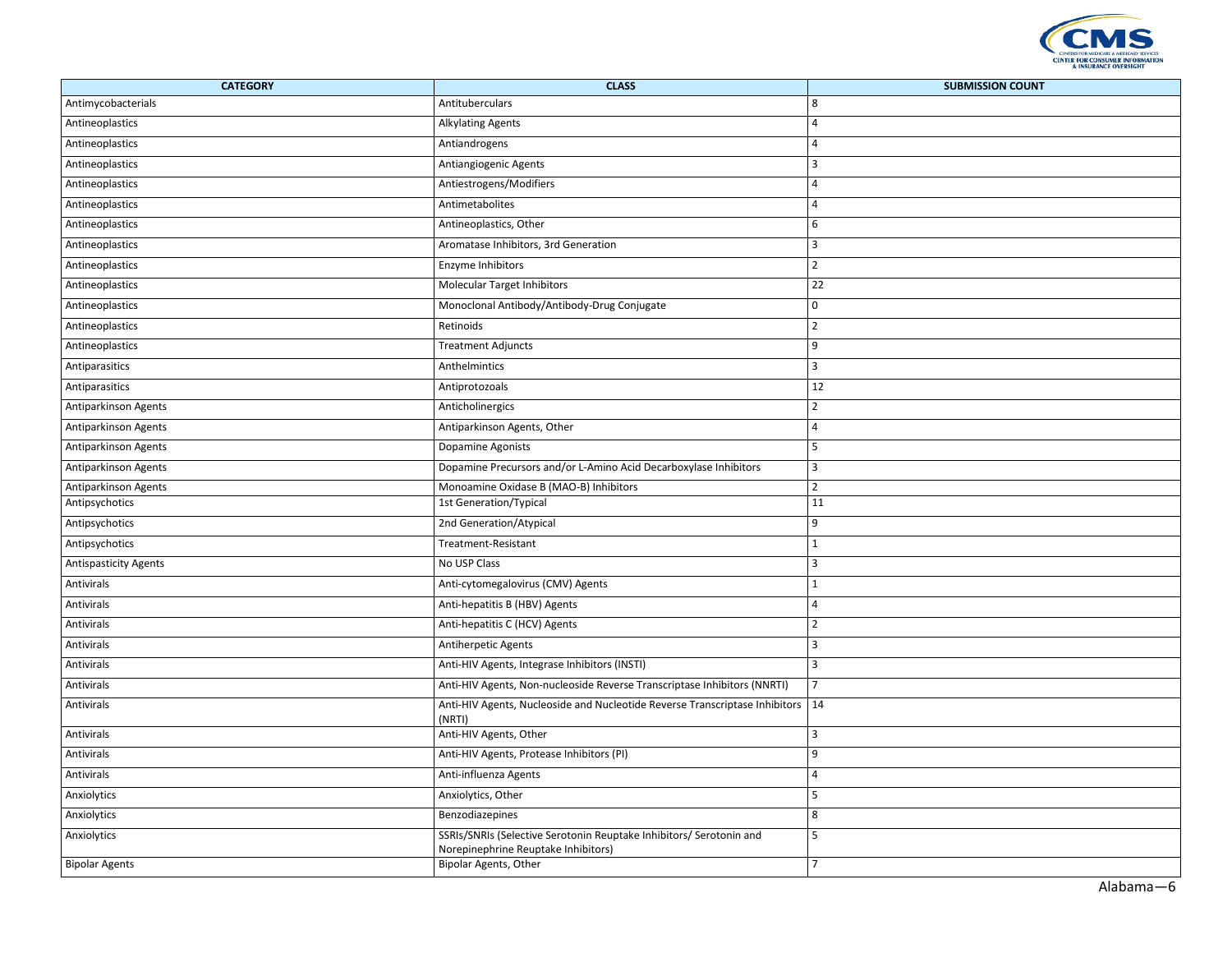

| <b>CATEGORY</b>                          | <b>CLASS</b>                                                      | <b>SUBMISSION COUNT</b> |
|------------------------------------------|-------------------------------------------------------------------|-------------------------|
| <b>Bipolar Agents</b>                    | <b>Mood Stabilizers</b>                                           | 5                       |
| <b>Blood Glucose Regulators</b>          | Antidiabetic Agents                                               | 20                      |
| <b>Blood Glucose Regulators</b>          | <b>Glycemic Agents</b>                                            | $\mathbf{1}$            |
| <b>Blood Glucose Regulators</b>          | Insulins                                                          | 8                       |
| <b>Blood Products and Modifiers</b>      | Anticoagulants                                                    | 6                       |
| <b>Blood Products and Modifiers</b>      | Blood Products and Modifiers, Other                               | $\overline{7}$          |
| <b>Blood Products and Modifiers</b>      | <b>Hemostasis Agents</b>                                          | $\overline{2}$          |
| <b>Blood Products and Modifiers</b>      | <b>Platelet Modifying Agents</b>                                  | 8                       |
| Cardiovascular Agents                    | Alpha-adrenergic Agonists                                         | $\overline{4}$          |
| <b>Cardiovascular Agents</b>             | Alpha-adrenergic Blocking Agents                                  | $\overline{a}$          |
| <b>Cardiovascular Agents</b>             | Angiotensin II Receptor Antagonists                               | $\overline{7}$          |
| Cardiovascular Agents                    | Angiotensin-converting Enzyme (ACE) Inhibitors                    | 10                      |
| Cardiovascular Agents                    | Antiarrhythmics                                                   | 14                      |
| Cardiovascular Agents                    | Beta-adrenergic Blocking Agents                                   | 12                      |
| Cardiovascular Agents                    | Calcium Channel Blocking Agents, Dihydropyridines                 | $\overline{7}$          |
| Cardiovascular Agents                    | Calcium Channel Blocking Agents, Nondihydropyridines              | $\overline{2}$          |
| Cardiovascular Agents                    | Cardiovascular Agents, Other                                      | 6                       |
| Cardiovascular Agents                    | Diuretics, Loop                                                   | $\overline{4}$          |
| Cardiovascular Agents                    | Diuretics, Potassium-sparing                                      | $\overline{4}$          |
| Cardiovascular Agents                    | Diuretics, Thiazide                                               | 6                       |
| Cardiovascular Agents                    | Dyslipidemics, Fibric Acid Derivatives                            | $\overline{2}$          |
| Cardiovascular Agents                    | Dyslipidemics, HMG CoA Reductase Inhibitors                       | $\overline{7}$          |
| Cardiovascular Agents                    | Dyslipidemics, Other                                              | $\overline{7}$          |
| Cardiovascular Agents                    | Vasodilators, Direct-acting Arterial                              | 3                       |
| Cardiovascular Agents                    | Vasodilators, Direct-acting Arterial/Venous                       | 3                       |
| Central Nervous System Agents            | Attention Deficit Hyperactivity Disorder Agents, Amphetamines     | $\overline{4}$          |
| Central Nervous System Agents            | Attention Deficit Hyperactivity Disorder Agents, Non-amphetamines | 5                       |
| Central Nervous System Agents            | Central Nervous System, Other                                     | 10                      |
| Central Nervous System Agents            | Fibromyalgia Agents                                               | $\overline{3}$          |
| Central Nervous System Agents            | Multiple Sclerosis Agents                                         | $\overline{7}$          |
| Dental and Oral Agents                   | No USP Class                                                      | $\overline{7}$          |
| <b>Dermatological Agents</b>             | Acne and Rosacea Agents                                           | 11                      |
| <b>Dermatological Agents</b>             | Dermatitis and Pruritus Agents                                    | 23                      |
| <b>Dermatological Agents</b>             | Dermatological Agents, Other                                      | 15                      |
| <b>Dermatological Agents</b>             | Pediculicides/Scabicides                                          | 6                       |
| <b>Dermatological Agents</b>             | <b>Topical Anti-infectives</b>                                    | 18                      |
| Electrolytes/ Minerals/ Metals/ Vitamins | Electrolyte/Mineral Replacement                                   | 4                       |
| Electrolytes/ Minerals/ Metals/ Vitamins | Electrolyte/Mineral/Metal Modifiers                               | 5                       |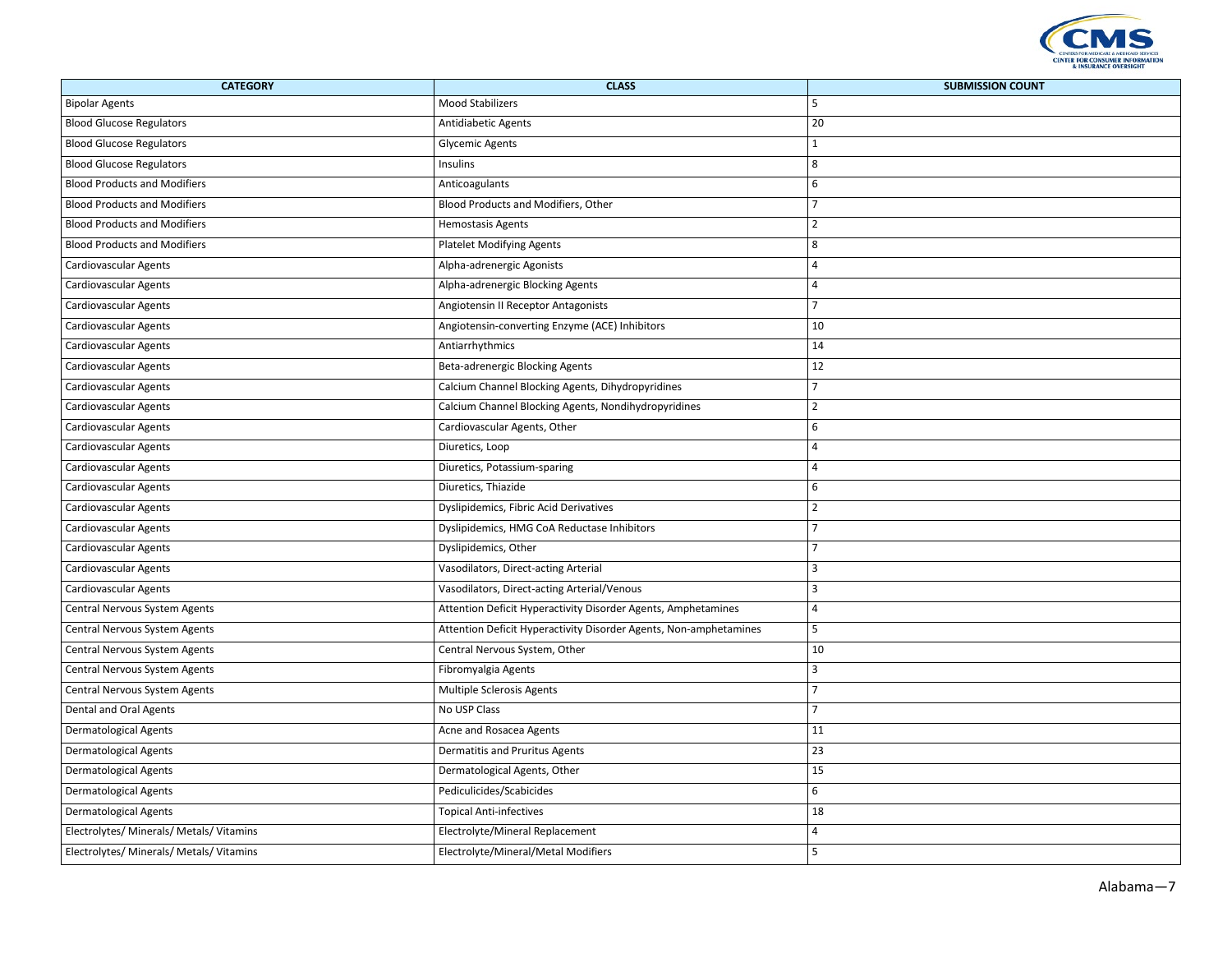

| <b>CATEGORY</b>                                                                 | <b>CLASS</b>                                 | <b>SUBMISSION COUNT</b> |
|---------------------------------------------------------------------------------|----------------------------------------------|-------------------------|
| Electrolytes/ Minerals/ Metals/ Vitamins                                        | <b>Phosphate Binders</b>                     | $\overline{4}$          |
| Electrolytes/ Minerals/ Metals/ Vitamins                                        | Potassium Binders                            | $\vert$ 1               |
| Electrolytes/ Minerals/ Metals/ Vitamins                                        | Vitamins                                     | $\mathbf{1}$            |
| <b>Gastrointestinal Agents</b>                                                  | <b>Anti-Constipation Agents</b>              | 5                       |
| <b>Gastrointestinal Agents</b>                                                  | Anti-Diarrheal Agents                        | $\overline{4}$          |
| <b>Gastrointestinal Agents</b>                                                  | Antispasmodics, Gastrointestinal             | $\overline{3}$          |
| <b>Gastrointestinal Agents</b>                                                  | Gastrointestinal Agents, Other               | 8                       |
| <b>Gastrointestinal Agents</b>                                                  | Histamine2 (H2) Receptor Antagonists         | $\overline{4}$          |
| <b>Gastrointestinal Agents</b>                                                  | Protectants                                  | $\overline{3}$          |
| <b>Gastrointestinal Agents</b>                                                  | Proton Pump Inhibitors                       | 8                       |
| Genetic or Enzyme or Protein Disorder: Replacement, Modifiers, Treatment        | No USP Class                                 | 6                       |
| <b>Genitourinary Agents</b>                                                     | Antispasmodics, Urinary                      | 8                       |
| <b>Genitourinary Agents</b>                                                     | Benign Prostatic Hypertrophy Agents          | 9                       |
| <b>Genitourinary Agents</b>                                                     | Genitourinary Agents, Other                  | 10                      |
| Hormonal Agents, Stimulant/ Replacement/ Modifying (Adrenal)                    | No USP Class                                 | 8                       |
| Hormonal Agents, Stimulant/ Replacement/ Modifying (Pituitary)                  | No USP Class                                 | $\overline{4}$          |
| Hormonal Agents, Stimulant/ Replacement/ Modifying (Prostaglandins)             | No USP Class                                 | $\overline{2}$          |
| Hormonal Agents, Stimulant/ Replacement/ Modifying (Sex Hormones/<br>Modifiers) | Anabolic Steroids                            | $\overline{2}$          |
| Hormonal Agents, Stimulant/ Replacement/ Modifying (Sex Hormones/<br>Modifiers) | Androgens                                    | $\overline{3}$          |
| Hormonal Agents, Stimulant/ Replacement/ Modifying (Sex Hormones/<br>Modifiers) | Estrogens                                    | 14                      |
| Hormonal Agents, Stimulant/ Replacement/ Modifying (Sex Hormones/<br>Modifiers) | Progestins                                   | 14                      |
| Hormonal Agents, Stimulant/ Replacement/ Modifying (Sex Hormones/<br>Modifiers) | Selective Estrogen Receptor Modifying Agents | 5                       |
| Hormonal Agents, Stimulant/ Replacement/ Modifying (Thyroid)                    | No USP Class                                 | $\overline{3}$          |
| Hormonal Agents, Suppressant (Adrenal)                                          | No USP Class                                 | $\overline{1}$          |
| Hormonal Agents, Suppressant (Pituitary)                                        | No USP Class                                 | 10                      |
| Hormonal Agents, Suppressant (Thyroid)                                          | Antithyroid Agents                           | $\overline{2}$          |
| <b>Immunological Agents</b>                                                     | Angioedema Agents                            | $\overline{2}$          |
| <b>Immunological Agents</b>                                                     | Immunoglobulins                              | $\mathbf 0$             |
| <b>Immunological Agents</b>                                                     | Immunological Agents, Other                  | 10                      |
| <b>Immunological Agents</b>                                                     | Immunostimulants                             | $\overline{4}$          |
| <b>Immunological Agents</b>                                                     | Immunosuppressants                           | 14                      |
| Inflammatory Bowel Disease Agents                                               | Aminosalicylates                             | $\overline{3}$          |
| Inflammatory Bowel Disease Agents                                               | Glucocorticoids                              | 6                       |
| Metabolic Bone Disease Agents                                                   | No USP Class                                 | 14                      |
| <b>Ophthalmic Agents</b>                                                        | Ophthalmic Agents, Other                     | 5                       |
| <b>Ophthalmic Agents</b>                                                        | Ophthalmic Anti-allergy Agents               | 8                       |